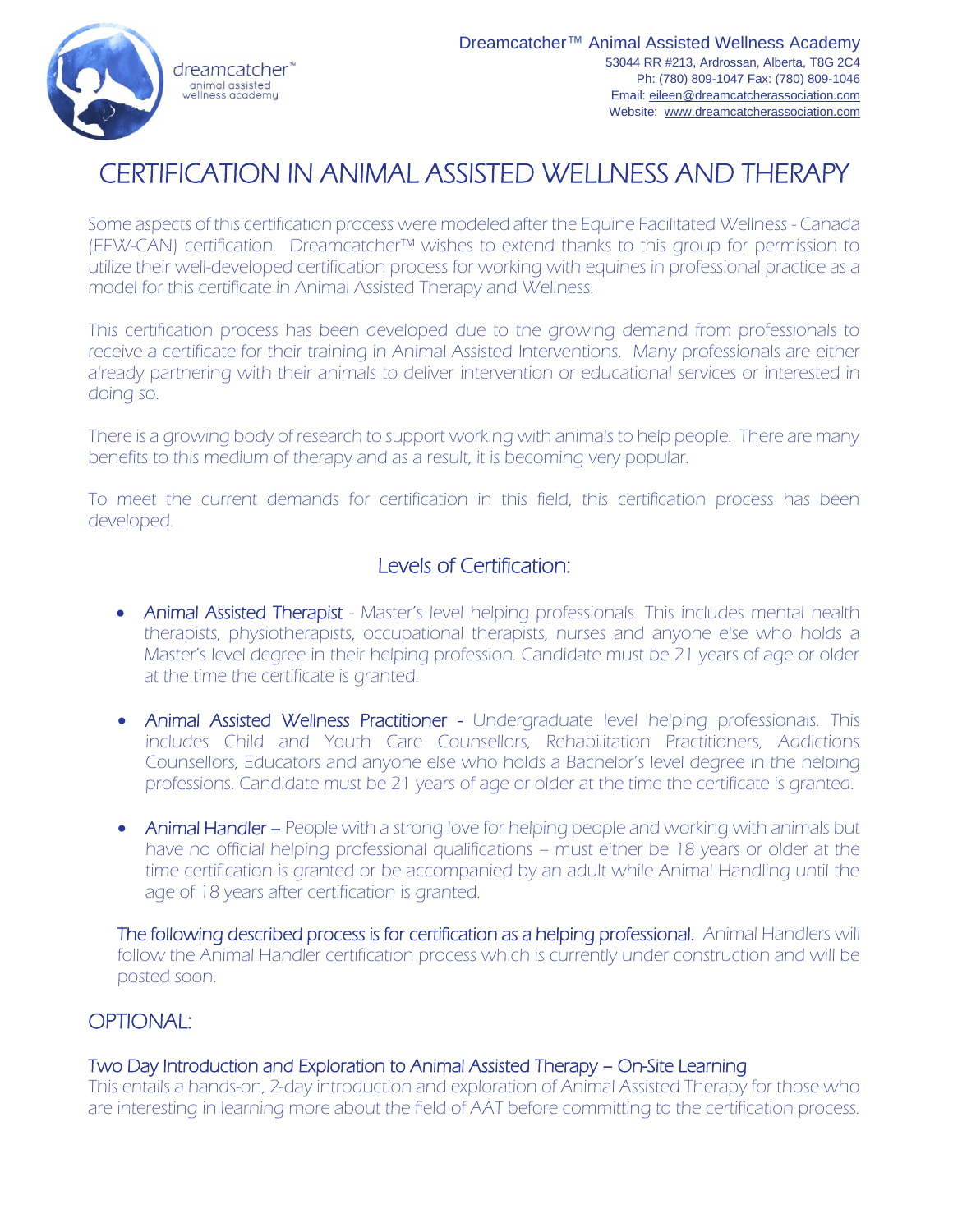

This 2-day training is accompanied by a variety of advanced reading materials and occurs at the Dreamcatcher™ facility. This training is not part of the certification process.

## Animal Assisted Therapist and Animal Assisted Wellness Practitioner Certification Steps

#### Step 1 Introduction to Animal Assisted Interventions – Distance Learning

This component of the process entails a Distance Education and Theoretical Learning aspect that is conducted online. It consists of 72 hours of learning about the theoretical and basic foundations of AAI, an overview of the research in the field and an introduction to the ethics and applications of the field. It is equivalent to a 6 credit university course.

#### Step 2 Law and Ethics in Animal Assisted Interventions – Distance Learning

This course will provide interested professionals with an in-depth understanding of the ethics of Animal Assisted Interventions (AAIs) necessary for best practices in AAI. Animal assisted practitioners require a thorough understanding of animal behavior, human-animal interactions, potential animal diseases, animal screening and training processes and much more. Students will learn the ethical standards necessary to ensure safe and ethical human-animal therapeutic interactions. This component of the process entails a Distance Education and Theoretical Learning aspect that is conducted online. It consists of 36 hours and is equivalent to a 3 credit university course.

#### Step 3 Animals In Practice – Distance Learning

This course will provide detailed information about the many ways animals are currently being partnered with to help people and their proper titles depending on the type of work they are doing. The common species of animals typically partnered with in AAI will be discussed as well as details about their language and behavior and things you will be expected to know if partnering with them in your work. How to choose a wellness or intervention animal will be discussed as well as the process of having it screened and certified to work with you. The general ethics of handling animals in practice will be addressed. This component of the process entails a Distance Education and Theoretical Learning aspect that is conducted online. It consists of 36 hours of learning and is equivalent to a 3 credit university course.

#### Step 4a Applications of Animal Assisted Interventions in Counselling – Distance Learning

This course will provide an in-depth understanding of how to ethically and effectively integrate animals into counselling / office settings. Detailed information about the many ways animals are currently being partnered with to help people will be provided along with their proper titles depending on the type of work they are doing. The models in which AAT can be practiced, their ethics and the importance of maintaining balance in the AAT environments will be discussed.

Details about how to introduce an animal into an office or counselling setting will be provided as well as how to set up an office environment and what supplies you will need to integrate your animal successfully into your office setting. Techniques and intentions of AAT will be discussed, the intricacy of matching animals to individuals or groups will be reviewed and directive and non-directive canine assisted play therapy approaches will be outlined. Students will submit a Final Project which will summarize the details of their own future or current AAT practice.

This component entails a Distance Education and Theoretical Learning aspect that is conducted online. It consists of 36 hours and is equivalent to a 3 credit university course.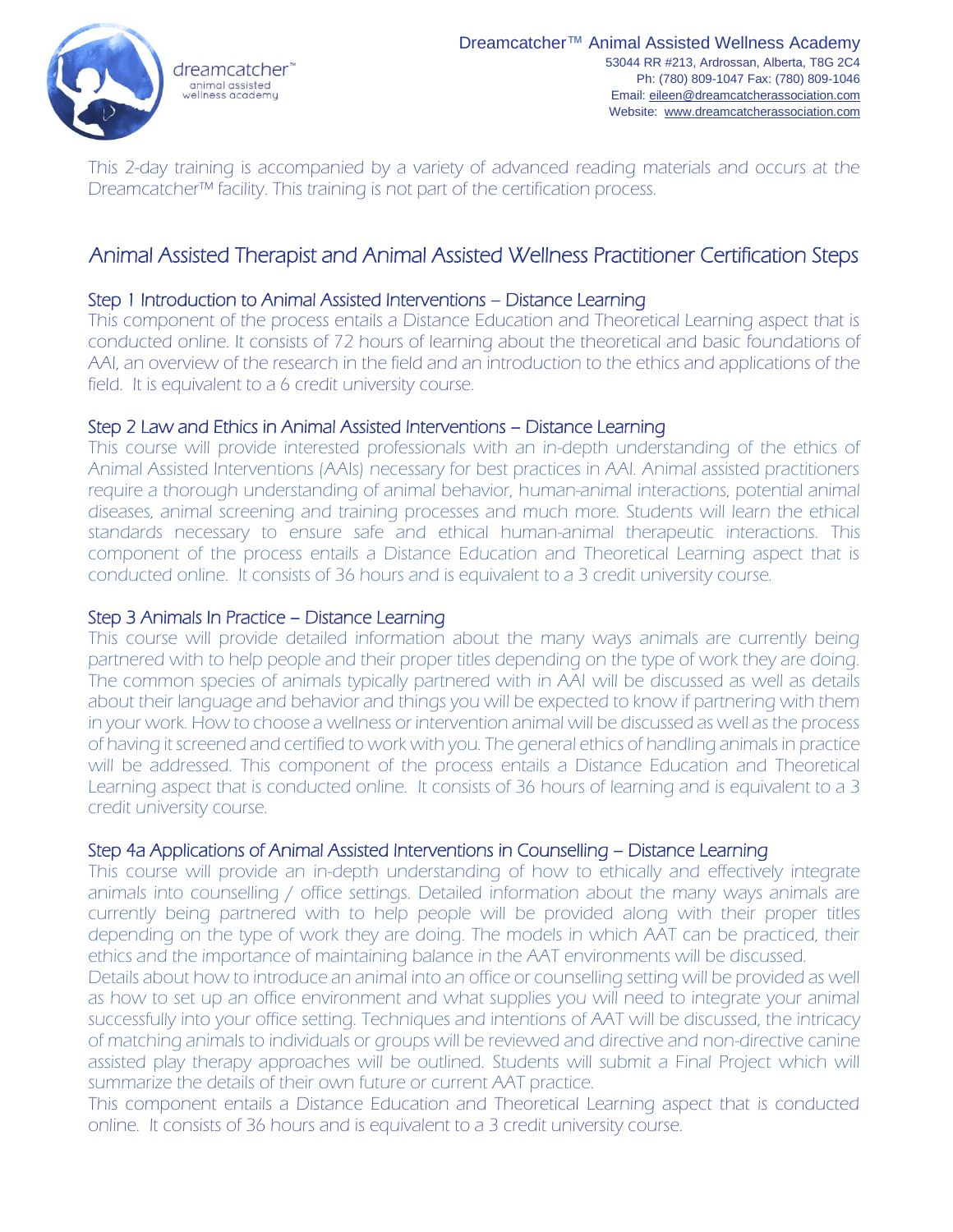## Step 4b Applications of Animal Assisted Interventions in Education – Distance Learning

This course will provide an in-depth understanding of how to ethically and effectively integrate animals into educational settings. The course will introduce the models in which AAI can be practiced and inform about the importance of maintaining balance in the AAI environments. It will also overview the current status of animals in schools and review the researched benefits of animals for students. A discussion of both indoor and outdoor learning environments will be held as well as a discussion for the importance of getting the administrators and educational institution on board and ways to do so.

Students will submit a Final Project which will summarize the details of their own future or current AAE program. This component entails a Distance Education and Theoretical Learning aspect that is conducted online. It consists of 36 hours of learning and is equivalent to a 3 credit university course.

#### Step 5 Exploring Animal Assisted Interventions – Internship

This is a hands-on and practical application of the learnings of the online courses. It provides a deep understanding of the concepts of the courses and demonstrates core competencies in the practice of animal assisted interventions. This is a 36-hour course and is equivalent to a 3 credit university course. It is a three - day internship that takes place at the Dreamcatcher™ facility in Ardrossan, Alberta. On site accommodations can be rented if booked in advance.

#### Step 6 Working with Animals in Practice

This component is comprised of either working with your own animals in your practices or attending other seminars/learnings in Animal Assisted Interventions. Time spent must be documented and signed off by the course instructor if working with your animals or signed off by approved Animal Assisted Practitioners if working within someone else's practice. The requirement is a minimum of 60 hours.

#### Step 7 – Completion of an Animal Species / Behavior Course

This refers to undergoing a course in animal behavior to get a better understanding of animal husbandry, language, anatomy, stress signals, body language and communication, etc. This course should contain a hands-on animal handling component as part of its offering – 36 hours.

#### Step 8 – Integrating Animal Assisted Intervention Practices

This is a hands-on and practical application of the learnings of all aspects of the information attained to date. It is intended to ensure that practitioners fully understand and can implement all aspects of AAI in their chosen field as well as fully understand their scope of practice. It will consist of role-playing scenarios in the AAI mediums, incorporating all skills into practice and ensuring all ethical obligations are fully understood and adhered to. This is a 36-hour course and is equivalent to a 3 credit university course. It is a three-day internship that takes place at the Dreamcatcher™ facility in Ardrossan, Alberta. On site accommodations can be rented if booked in advance.

#### Step 9 - Practicum Hours

This refers to working with or under the supervision of an approved AAP. This is necessary to ensure best practices are maintained. The requirement for this practicum is 125 hours with 10 hours of direct face to face supervision. Once the supervision hours are completed, the supervisor will be responsible for recommending the supervisee for certification in AAI as well as ensuring that the Scope of Practice document is complete and accurate.